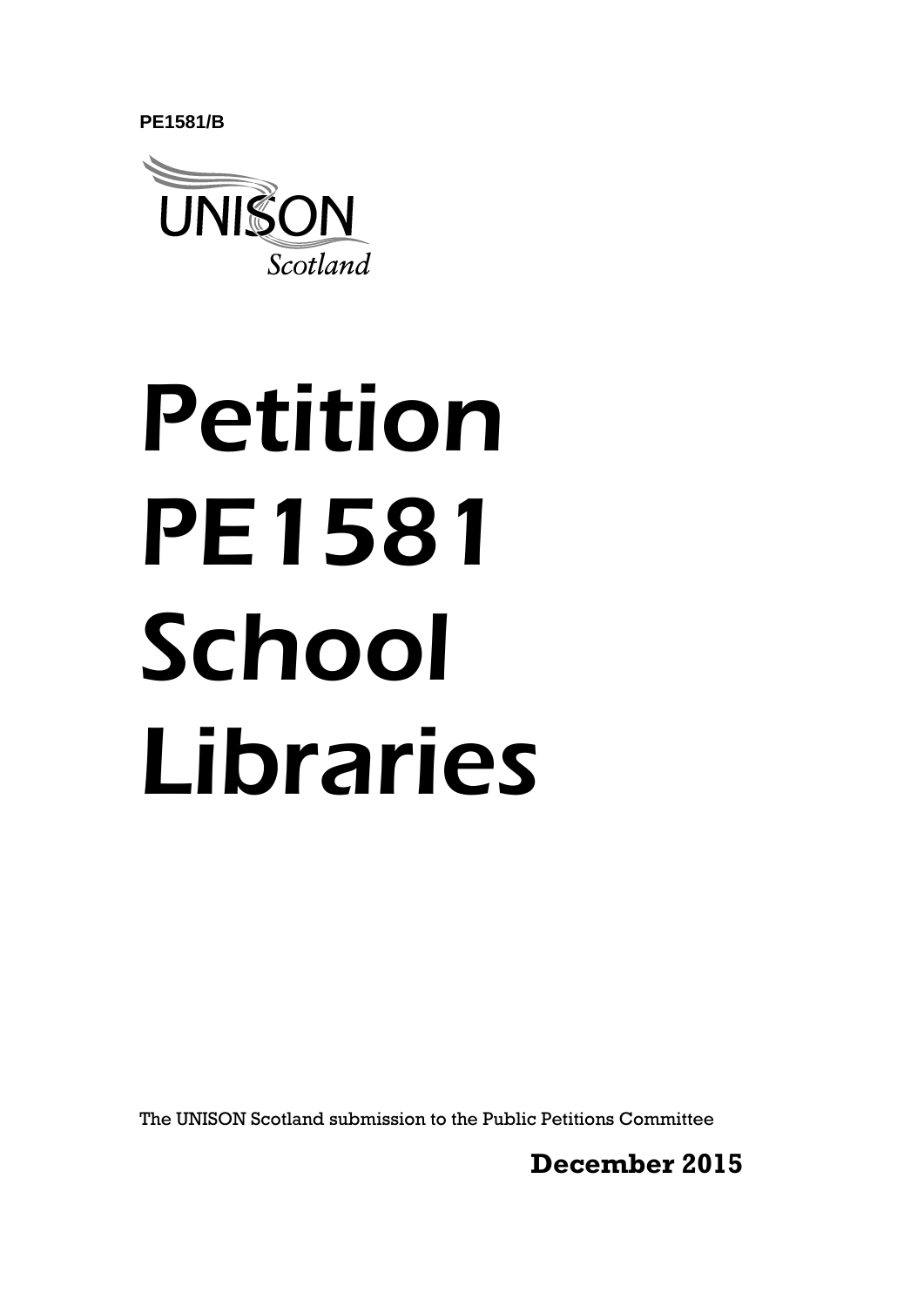## **Introduction**

UNISON is Scotland's largest public sector trade union representing over 150,000 people delivering services across Scotland. UNISON members deliver a wide range of services in schools. Members include: librarians and library assistants, technicians, school administrative staff and classroom assistants. UNISON Scotland is able to collate and analyse member's experience to provide evidence to inform the policy process. We therefore welcome the opportunity to submit evidence to the committee on school libraries.

## **Evidence**

# **School Library Cuts**

Local government has borne the brunt of public sector cuts in Scotland. Over 40,000 jobs have been lost and the information we have gathered from local authorities indicate they expect the next budget allocations to be equally difficult to manage. Local authorities have so far been salami slicing services, relying on non replacement of leavers and voluntary redundancy to meet the cuts. This is no longer going to be enough and so the next round of budget setting is laying out more radical changes in service delivery and design.

The picture across Scotland varies but there is a consistent pattern of local authorities using the school libraries service as a soft target to meet budget cuts: For example:

Argyll and Bute are planning to remove 10 FTE posts secondary schools 3 in Mid Argyll and Campbeltown (Lochgilphead, Campbeltown and Islay 3 In Oban Lorn and the Isle (Oban, Tiree and Mull)

2 in Bute and Cowal (Rothesay and Dunoon)

2 in Helensburgh and Lomond (Helensburgh Academy)

South Lanarkshire proposals include reducing school library staffing by 15%

North Lanarkshire is now proposing to review the school librarian service for a second time with the reduction of 2 FTE School Library Resource Manager posts. The last review saw all schools with pupil roll under 700 reduce librarian numbers to 0.7 FTE librarian. All new staff now are only employed term time. The Council has also removed the need for library staff to have professional library qualifications.

East Renfrewshire Council is proposing moving from 1 fully qualified librarian from each of its high schools (7) to the FTE of 3.5. The original plans to use senior pupils to staff the library appear to have been dropped due to public opposition.

Glasgow has reduced the school librarian service to 0.5 posts per school.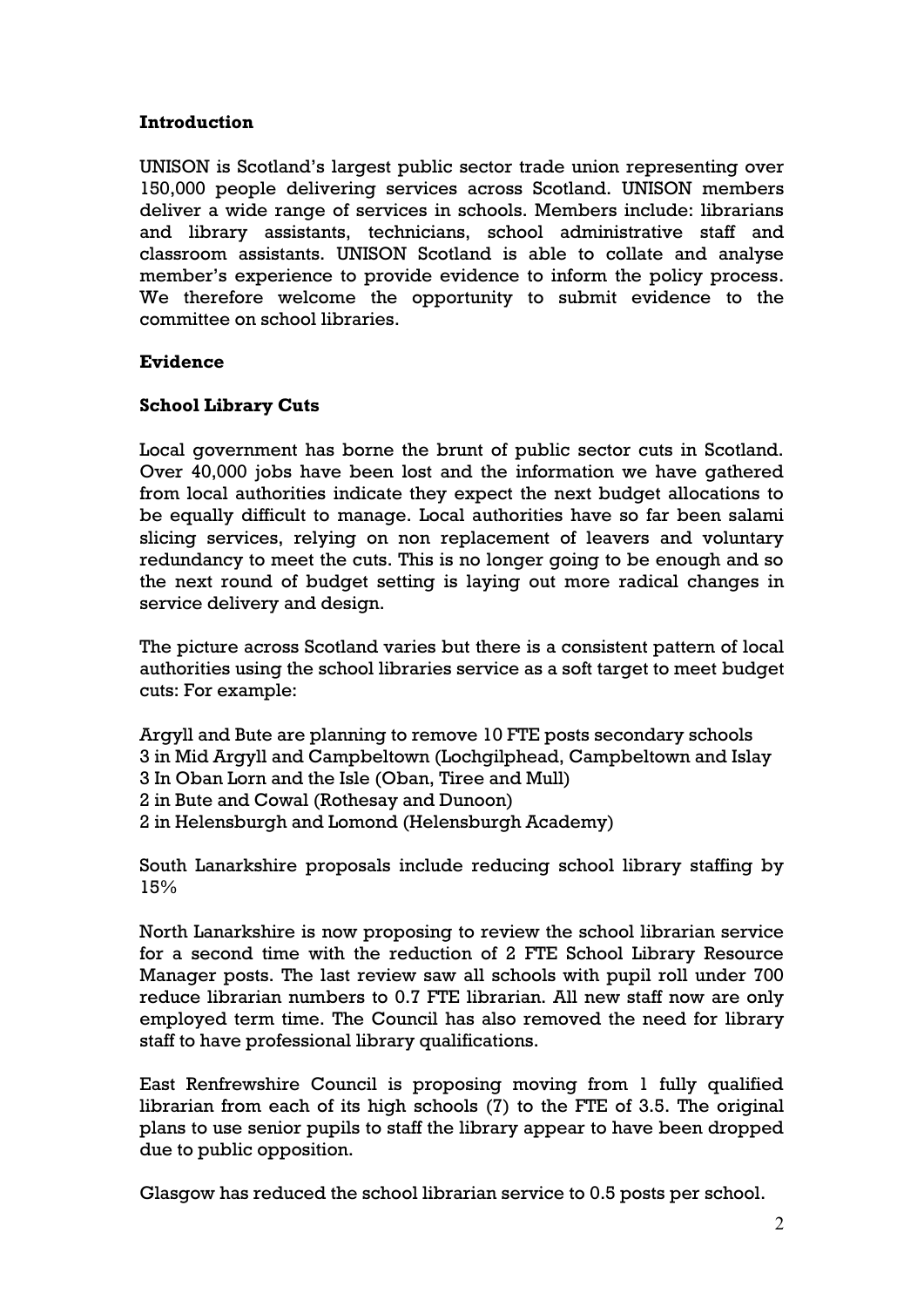Renfrewshire now has only 7 librarians across 11 schools.

East Ayrshire has replaced 3 librarians with 3 library assistants. Meaning 9 secondary schools are now covered by 5 librarians and 4 library assistants.

South Ayrshire has, like East Ayrshire, replaced a number of librarians with library assistants.

In Dumfries and Galloway when the librarian retired from Dumfries Academy responsibility for the library was given to the Head of English. Lockerbie Academy also currently without a librarian and Annan Academy have reduced the hours to 20 per week

Fife Council - school librarians who have retired have been replaced with library assistants

In Shetland, where the school library service has always been integrated with the public library service, there have been cuts to school library book budgets of 20-30% over the last four years. While staff numbers have remained the same the working hours of staff have been cut from 8 FTE to 5.93 FTE.

Local Government budget cuts coupled with the council tax freeze mean that services are being cut. It is also clear that with-in the education budget the ring-fencing of teachers posts means that it is the jobs of other staff working in schools that are disproportionately at risk. Education is delivered by a whole team not just a teacher. Not only does cutting posts like librarians, educational psychologists and classroom assistant deny pupils specialist help it also adds more work on to teachers preventing them from doing the job they do best.

Librarians have professional skills that support a range of learning. This is not just about an interest in literature it's about research skills and understanding and organising information. The example given of replacing a librarian with the Head of English demonstrates a complete misunderstanding of the role of librarian. The petitioners have provided extensive and compelling information on the value of librarians in schools including their important role supporting literacy which we will not repeat here. Instead we will focus on both the role of professional librarians in supporting research and information analysis and in reducing inequality of educational attainment.

The role of librarians has been transformed by the internet. Search engines like Google mean that most school pupils have no shortage of sources of information. A much more important skill now is understanding and evaluating the sources and the information contained in them. School librarians are therefore needed more than ever to teach pupils how to do this.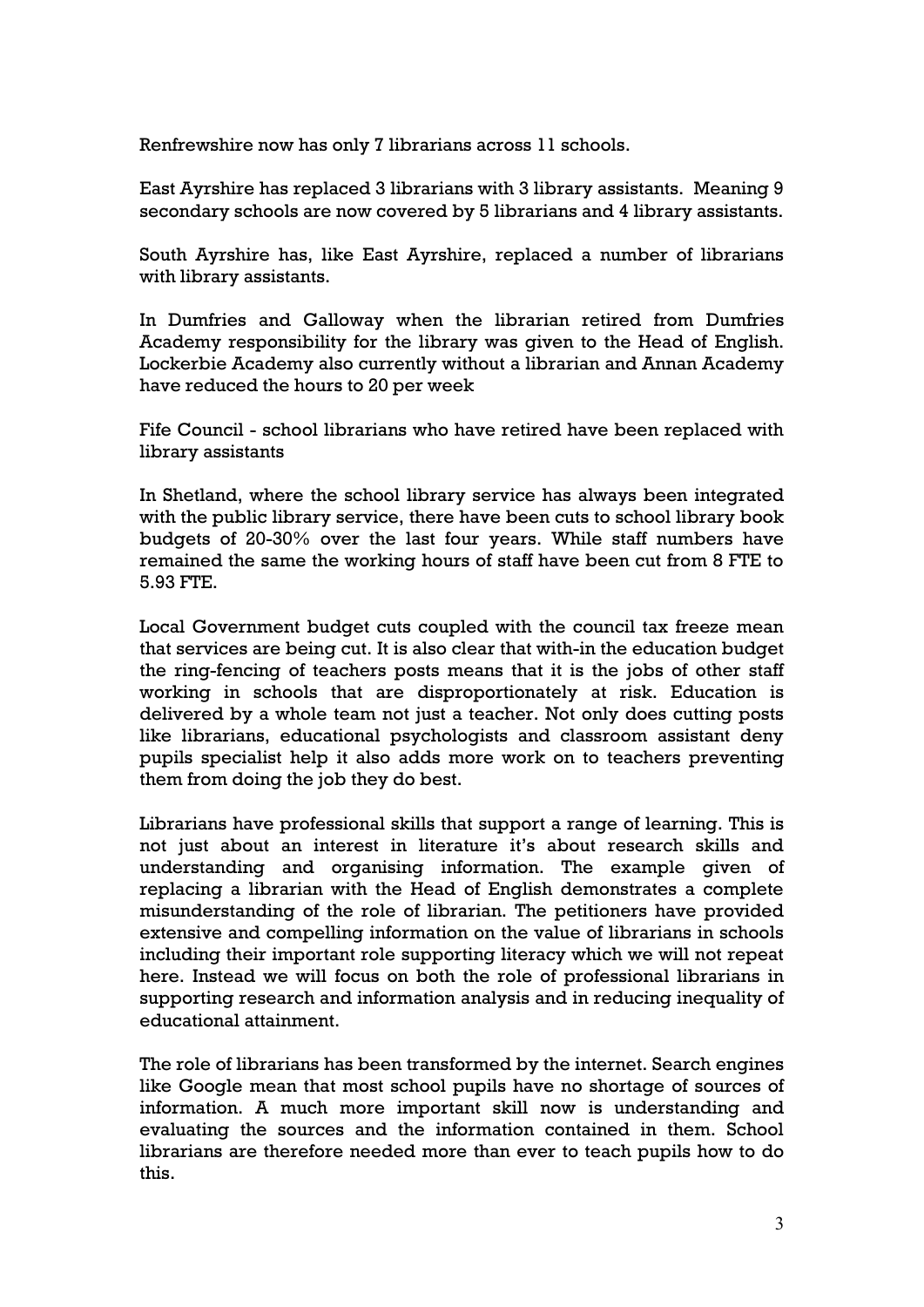"*the amount of information available to us at the click of a mouse... can be both liberating and asphyxiating*" 1

While there are more accessible sources of information available than ever before, the internet is also a source of propaganda, half truths, lies disinformation and genuine mistakes.

"making sense of all of this- knowing how to discriminate the good, the reliable, trustworthy or useful information from the bad- is therefore of tremendous importance $"^{2}$ 

Supporting young people to understand and undertake information gathering and research is a considerable and growing part of a librarian role. Young people spend a great deal of time on the internet. It is a vital tool for research and revision. The Demos report quoted above found that young people are not "internet savvy". They are unable to find the information they start to search for, they often trust the first thing they find. They are not fact checking or looking for alternative sources. They struggle to recognise bias or propaganda. At its most dangerous this type of behaviour makes young people vulnerable to extremists and predators. It impacts on their general understanding of the world, their education and ability to achieve.

The Demos research key finding $3$ 

<u>.</u>

- Around one in four 12-15 year olds make no checks at all when visiting a new website
- Decisions about quality are based on site design; about one in three believe that if a search engine lists information it must be true
- Only one third of 9-19year olds have been taught how to judge reliability of online information

School librarians are best placed to lead on supporting young people and teachers to better use the internet to find information. It is vital that we invest more not less in this service.

The Scottish Government has set targets to reduce inequality particularly round educational outcomes for young people. Sadly it is young people from the most deprived backgrounds that need school libraries and librarians the most. They are least likely to have access to computers, printers and quiet warm places to do homework, research and general studying. If school libraries have limited opening hours and do not have qualified staff then young people will have less access to information when it's closed and less support to find the information even when it's open.

<sup>&</sup>lt;sup>1</sup> Truths lies and the internet a report into young people's digital fluency Bartlett J and Miller C Demos 2011page 3

<sup>&</sup>lt;sup>2</sup> Truths lies and the internet a report into young people's digital fluency Bartlett J and Miller C Demos 2011 page 3

<sup>&</sup>lt;sup>3</sup> Truths lies and the internet a report into young people's digital fluency Bartlett J and Miller C Demos 2011 page 5